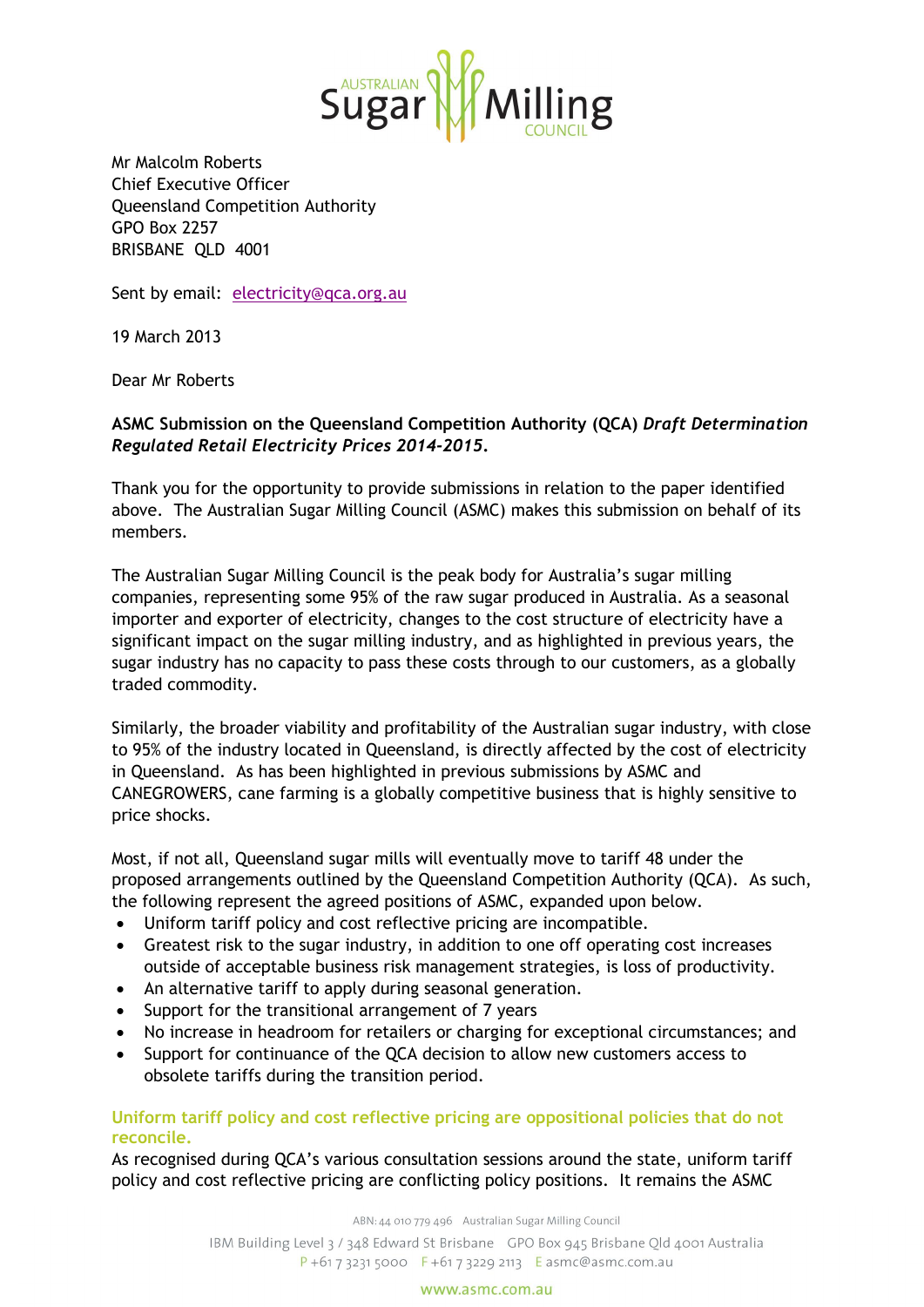

position that, irrespective of the delegated powers assigned to QCA, it is a gross policy distortion to attempt to reform retail electricity pricing in isolation of the broader Queensland energy policy – or more importantly, how electricity is delivered in Queensland. The uniform tariff policy is one part of a targeted and specific policy for delivering electricity around the state at an equitable price. Cost reflective pricing does not achieve this – and effectively punishes regional Queensland for decisions of successive governments over the last 50 years. In particular, this approach is at cross purposes with the premise of equitable and affordable access to energy for all Queenslanders. This issue is further explored in ASMC's submission to QCA's Issues paper, *Retail Electricity Price Regulation in Regional Queensland*.

## **Greatest risk to the sugar industry is loss of productivity**

As highlighted in previous submissions, the greatest risk to the sugar industry through extreme price hikes is the loss of productivity. Electricity price increases of between 100 and 300% over the last 3-4 years are not only untenable for sugar mills, but similarly may constrain further investment in major projects. While a 15.0% price increase is recommended by QCA, most mills, particularly those that generate and send a significant proportion of electricity to the grid, will experience a significantly greater increase in electricity costs. These mills have typically invested in expanded generation capacity. This means that each time the mill restarts its cogeneration facilities, after regular, scheduled operational shutdown, it will attract a dramatic increase in import electricity costs, despite the fact that the mill's operation plays a fundamental role in delaying Ergon investment in additional distribution infrastructure. In effect, the mill is dampening network distribution cost increases, but attracting a further increase in its own costs.

Furthermore, it is our industry's experience that irrigation is one of the first inputs sacrificed by farmers facing financial pressure. The lack of sufficient differentiation between peak and off-peak tariffs is not only undermining a range of beneficial farming practice and education heavily invested in by the industry, but increasingly resulting in farmers failing to irrigate at all. For example, in the Bundaberg region, the cost of electricity for irrigation is approximately \$120/ML compared with \$60/ML for the next highest cost irrigation region – acting as a significant disincentive to irrigate.

## **An alternative tariff to apply during seasonal generation**

Mills that typically export more electricity than import are projected to experience extreme cost increases. However, as highlighted above, the driver for this price increase occurs when the mill is actively behaving as an embedded generator, drawing an auxiliary load from the network to power up generation. This is no different to a large scale generator drawing an auxiliary load to commence start up. A mill's generation profile, during the period of operation, typically sits between a baseload and intermediate generator.

However, this variable load profile dramatically impacts the costs born by sugar mills during seasonal operation. It is worth noting that this fluctuating demand does not occur during the peak demand "season", as mills operate June to December. As stated in previous submissions, ASMC continues to highlight there is a strong argument for mills to have access to an auxiliary load tariff during the season of electricity generation, moving back to a typical operating tariff (22 or 48) for the remainder of the year.

ABN: 44 010 779 496 Australian Sugar Milling Council

IBM Building Level 3 / 348 Edward St Brisbane GPO Box 945 Brisbane Old 4001 Australia  $P + 61732315000$  F + 61 7 3229 2113 E asmc@asmc.com.au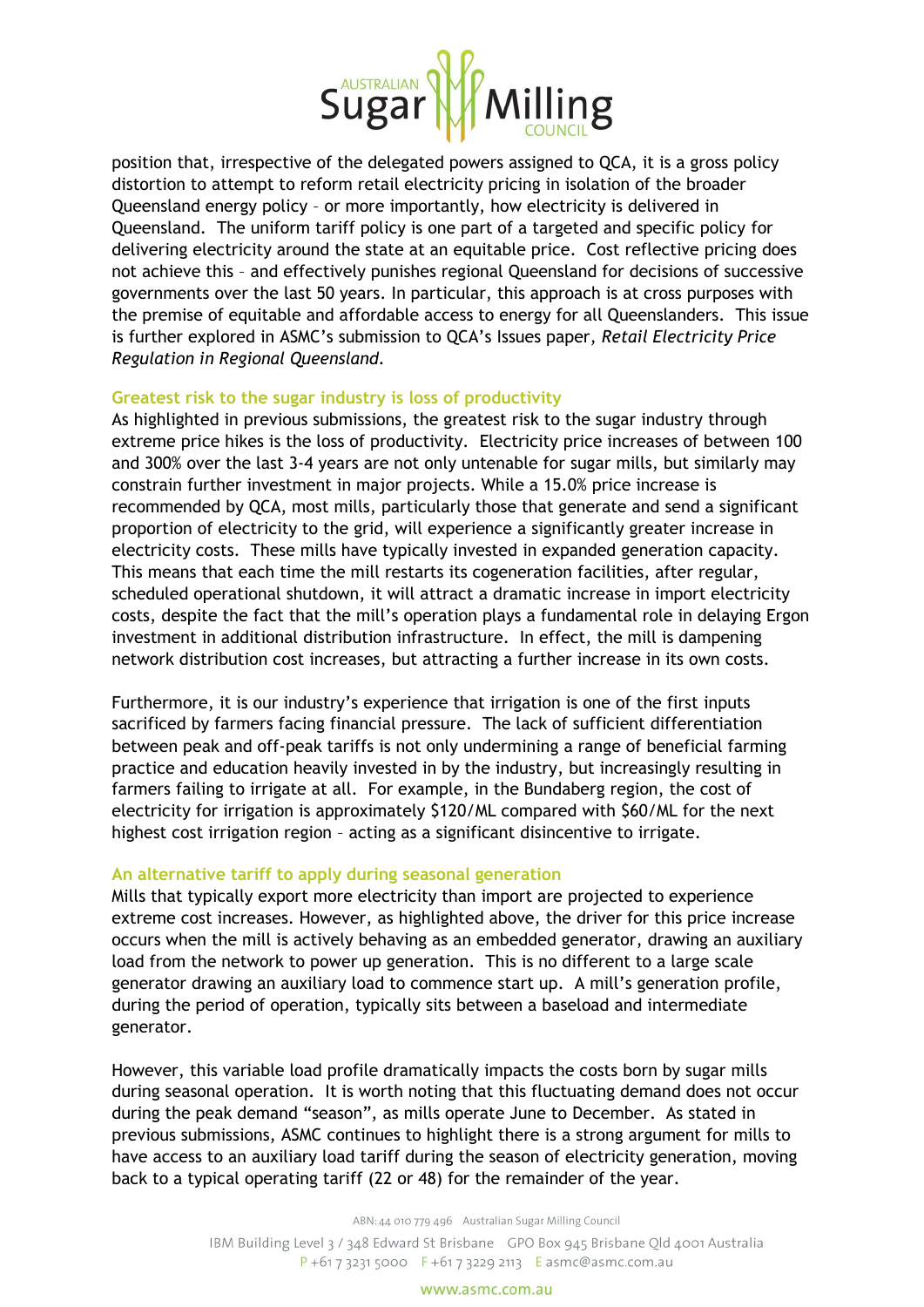

While ASMC recognize that this issue falls outside of QCA's remit, we again highlight it as an industry issue.

### **A transition arrangement of 7 years.**

ASMC supports the decision by QCA in last year's final determination to move to a transition period of seven years, recognising the needs of industry.

## **No increase in headroom for retailers or charging for exceptional circumstances**

As per previous submissions, it is the strongly held view of ASMC members that a head room allowance to foster competition is only defensible when competition exists. This is not the case for regional Queensland, and certainly not the case for sugar mills entering into regional retail agreements. ASMC does not support further increase in headroom – indeed ASMC argues that no justification exists for headroom charges at all under tariff 48, given this is an Ergon customers only tariff.

Similarly, ASMC does not support the notion that a further financial mechanism is required to account for unforeseen or uncertain events. It is not the role of QCA to protect retailers from all eventualities; it is not unreasonable to expect every retailer to have an appropriate risk management strategy for such events, the same as any other business in Queensland. In the case of extreme eventualities, it must be the role of government to consider an equity transfer if necessary, in the same way that any other industry would be required to develop a case for consideration. It is particularly noted that there is only a discussion of charging for exceptional circumstances, with no similar commitment to pass through a discount when benefiting from exceptional circumstances.

# **New customers should be allowed access to obsolete tariffs during the transition period**

ASMC supports extending obsolete tariffs during the transition period to new customers. In the absence of such a measure, there is clearly a disadvantage to new entrants, as demonstrated by the experience of Mackay Sugar at their Racecourse Mill. Although a long term embedded generator, the site has undergone substantial upgrade over the last three years, including \$120 million investment in expanded cogeneration capacity. As such, new inter-connection infrastructure has been installed – and energized after 1 July 2012. As a result, this mill is now operating under tariff 48, with a subsequent increase in electricity cost of 285% over tariff 22. Given the financial projections for this project were based on tariff 22, the cost impact is highly significant.

## **No double dipping on Connection Asset Customers (CACs)**

In its advice to the Minister for Energy and Water Supply on *Retail Electricity Prices for Ergon Energy Queensland's Very Large Customers*, November 2012, QCA advised that there is no "…reason why EEQ could not charge embedded generators the appropriate export network charges. Not doing so simply increases the size of the Government's community service obligation (CSO) payment to EEQ."

ASMC disagrees with this statement. Rooftop solar is exported into the distribution network without exposure to network charges. Similarly, large scale generators import electricity for auxiliary load without imposition of network charges. The proposition that

ABN: 44 010 779 496 Australian Sugar Milling Council

IBM Building Level 3 / 348 Edward St Brisbane GPO Box 945 Brisbane Qld 4001 Australia  $P + 61732315000$  F + 61 7 3229 2113 E asmc@asmc.com.au